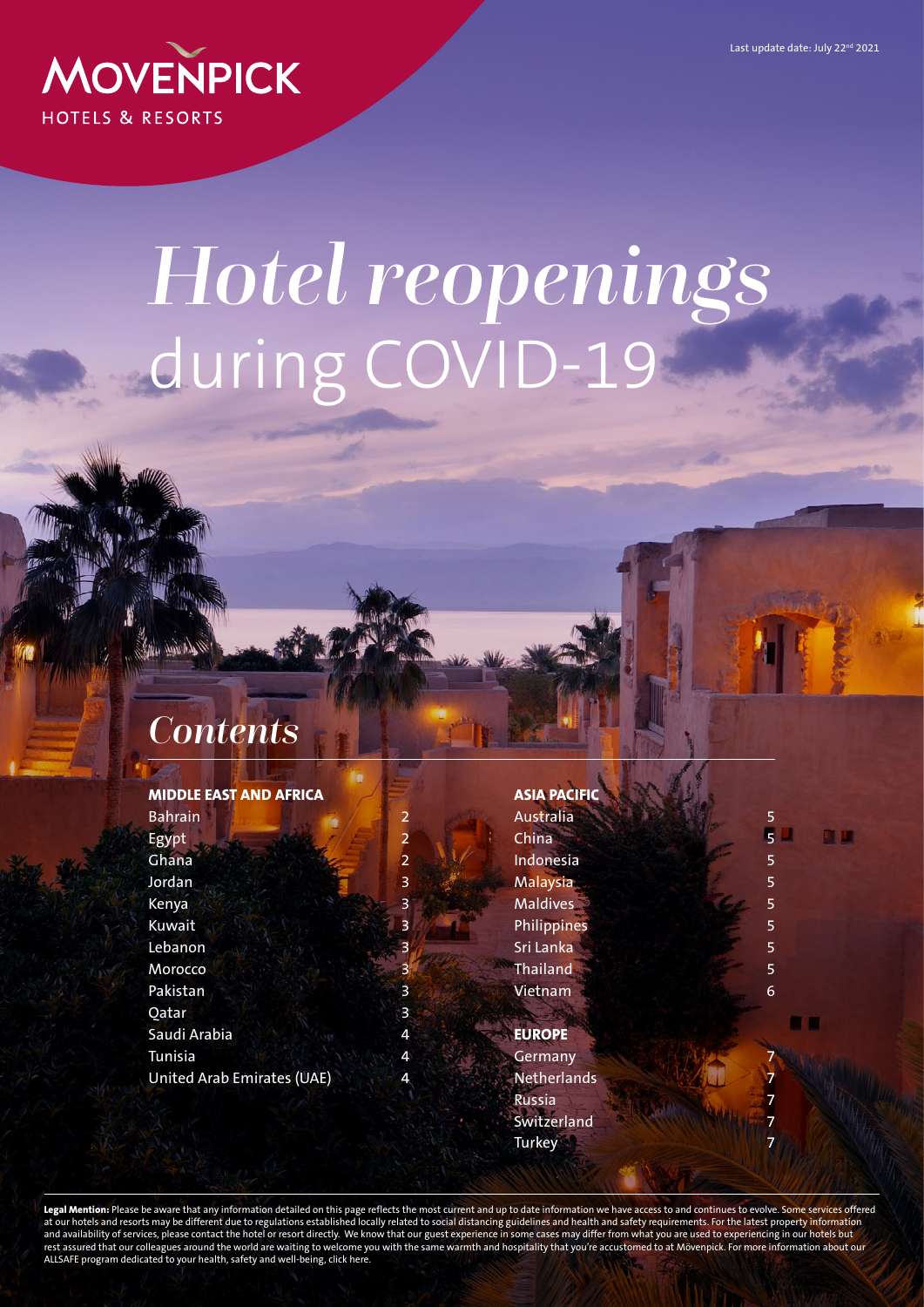## <span id="page-1-0"></span>*Middle East and Africa*

|                                  |             | <b>HOTEL STATUS</b> | <b>COVID-19 CERTIFICATIONS</b> |              |  |
|----------------------------------|-------------|---------------------|--------------------------------|--------------|--|
| <b>HOTEL NAME</b>                | OPEN/CLOSED | REOPENING DATE      | ALLSAFE LABEL                  | <b>AXA</b>   |  |
| <b>BAHRAIN</b>                   |             |                     |                                |              |  |
| Mövenpick Hotel Bahrain          | Open        |                     | $\checkmark$                   | $\checkmark$ |  |
| <b>EGYPT</b>                     |             |                     |                                |              |  |
| Mövenpick Hotel Cairo Media City | Open        |                     | $\checkmark$                   | $\checkmark$ |  |
| Mövenpick Ms Darakum (Nile Boat) | Closed      | 01/09/2021          | $\times$                       | $\times$     |  |
| Mövenpick Ms Hamees (Nile Boat)  | Open        |                     | ✓                              | $\diagup$    |  |
| Mövenpick Ms Prince Abbas        | Closed      | 01/09/2021          | $\times$                       | $\times$     |  |
| Mövenpick Ms Royal Lily          | Open        |                     | $\checkmark$                   | ✓            |  |
| Mövenpick Ms Royal Lotus         | Closed      | 01/09/2021          | $\times$                       | $\times$     |  |
| Mövenpick Ms Sun Ray (Nile Boat) | Closed      | 01/09/2021          | $\times$                       | $\times$     |  |
| Mövenpick Resort & Golf Einbay   | Closed      | 31/12/2021          | $\times$                       | $\times$     |  |
| Mövenpick Resort & Spa El Gouna  | Open        |                     | $\checkmark$                   | $\times$     |  |
| Mövenpick Resort Aswan           | Open        |                     | $\checkmark$                   | $\checkmark$ |  |
| Mövenpick Resort El Quseir       | Open        |                     | ✓                              | $\checkmark$ |  |
| Mövenpick Resort El Sokhna       | Open        |                     | $\checkmark$                   | ✓            |  |
| Mövenpick Resort Soma Bay        | Open        |                     | $\checkmark$                   | $\checkmark$ |  |
| Mövenpick Sb Feddya (Nile Boat)  | Closed      | 30/09/2021          | $\times$                       | $\times$     |  |
| Mövenpick Sharm El Sheikh        | Open        |                     | $\checkmark$                   | $\checkmark$ |  |
| Mövenpick Ss Misr (Nile Boat)    | Closed      | 01/09/2021          | $\times$                       | $\times$     |  |
| Mövenpick Taba                   | Open        |                     | $\checkmark$                   | $\checkmark$ |  |
| <b>GHANA</b>                     |             |                     |                                |              |  |
| Mövenpick Ambassador Hotel Accra | Open        |                     | $\checkmark$                   | $\checkmark$ |  |
| <b>IVORY COAST</b>               |             |                     |                                |              |  |
| Movenpick Abidjan                | Closed      |                     | $\checkmark$                   | $\times$     |  |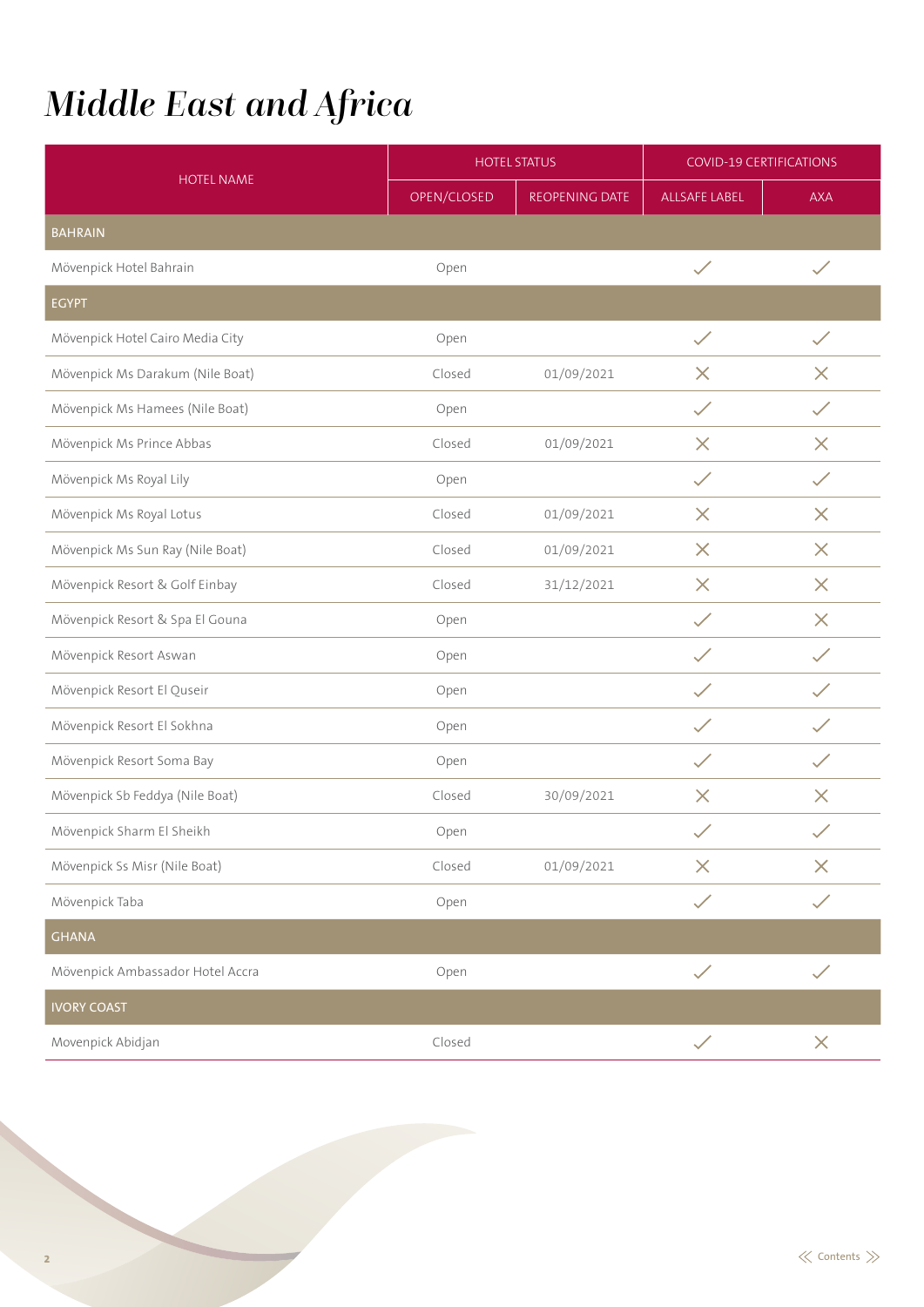# <span id="page-2-0"></span>*Middle East and Africa*

|                                            | <b>HOTEL STATUS</b> |                | <b>COVID-19 CERTIFICATIONS</b> |              |
|--------------------------------------------|---------------------|----------------|--------------------------------|--------------|
| <b>HOTEL NAME</b>                          | OPEN/CLOSED         | REOPENING DATE | <b>ALLSAFE LABEL</b>           | <b>AXA</b>   |
| <b>JORDAN</b>                              |                     |                |                                |              |
| Mövenpick Hotel Amman                      | Open                |                | $\checkmark$                   |              |
| Mövenpick Nabatean Castle Hotel            | Open                |                |                                |              |
| Mövenpick Resort & Residences Aqaba        | Open                |                |                                |              |
| Mövenpick Resort And Spa Dead Sea          | Open                |                | $\checkmark$                   | $\checkmark$ |
| Mövenpick Resort And Spa Tala Bay Aqaba    | Open                |                | $\checkmark$                   |              |
| Mövenpick Resort Petra                     | Closed              | 01/09/2021     | $\times$                       | $\checkmark$ |
| <b>KENYA</b>                               |                     |                |                                |              |
| Mövenpick Hotel & Residences Nairobi       | Open                |                | $\checkmark$                   | $\checkmark$ |
| <b>KUWAIT</b>                              |                     |                |                                |              |
| Mövenpick Hotel Kuwait                     | Open                |                |                                |              |
| Mövenpick Kuwait Al Bidaa                  | Open                |                |                                |              |
| <b>LEBANON</b>                             |                     |                |                                |              |
| Mövenpick Hotel Beirut                     | Open                |                | $\checkmark$                   | $\checkmark$ |
| <b>MOROCCO</b>                             |                     |                |                                |              |
| Mövenpick Casablanca                       | Open                |                | $\checkmark$                   |              |
| Mövenpick Hotel And Casino Malabata Tanger | Open                |                | $\checkmark$                   |              |
| Mövenpick Marrakech                        | Open                |                | $\checkmark$                   |              |
| <b>PAKISTAN</b>                            |                     |                |                                |              |
| Mövenpick Hotel Karachi                    | Open                |                | $\checkmark$                   | $\checkmark$ |
| <b>QATAR</b>                               |                     |                |                                |              |
| Mövenpick Hotel Doha                       | Open                |                | $\checkmark$                   | $\checkmark$ |
| Mövenpick Hotel West Bay Doha              | Open                |                | $\checkmark$                   | $\checkmark$ |

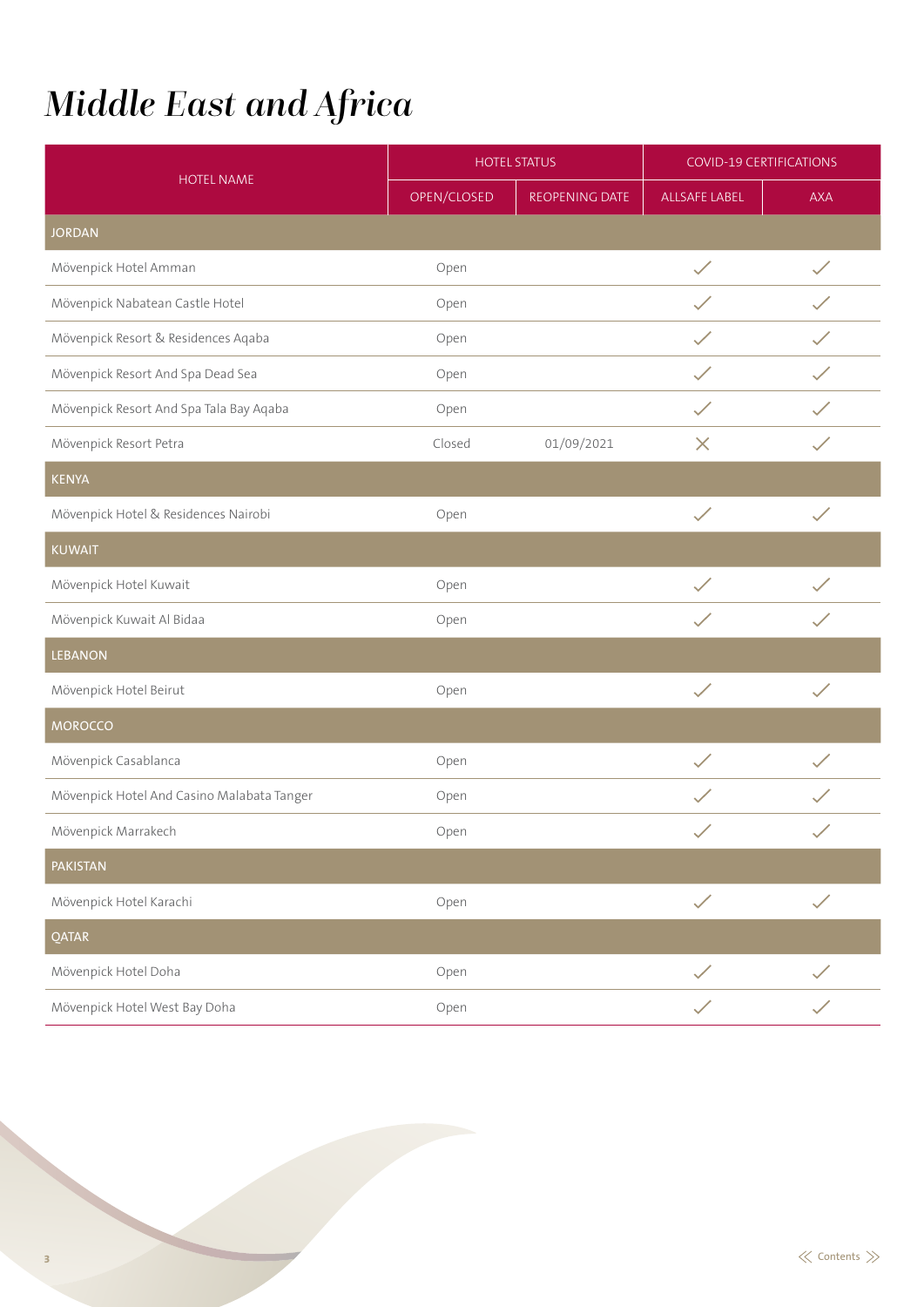# <span id="page-3-0"></span>*Middle East and Africa*

|                                                   |             | <b>HOTEL STATUS</b> | <b>COVID-19 CERTIFICATIONS</b> |                            |
|---------------------------------------------------|-------------|---------------------|--------------------------------|----------------------------|
| <b>HOTEL NAME</b>                                 | OPEN/CLOSED | REOPENING DATE      | ALLSAFE LABEL                  | <b>AXA</b>                 |
| <b>SAUDI ARABIA</b>                               |             |                     |                                |                            |
| Anwar Al Madinah Mövenpick Hotel                  | Open        |                     | $\checkmark$                   |                            |
| Madinah Mövenpick Hotel                           | Open        |                     |                                |                            |
| Mövenpick Beach Resort Al Khobar                  | Open        |                     |                                |                            |
| Mövenpick Hotel & Resort Yanbu                    | Open        |                     | $\checkmark$                   | $\boldsymbol{\mathscr{S}}$ |
| Mövenpick Hotel Al Khobar                         | Open        |                     | $\checkmark$                   |                            |
| Mövenpick Hotel And Residences Hajar Tower Makkah | Open        |                     | $\checkmark$                   |                            |
| Mövenpick Hotel City Star Jeddah                  | Open        |                     | $\checkmark$                   |                            |
| Mövenpick Hotel Jeddah                            | Open        |                     | $\checkmark$                   | $\checkmark$               |
| Mövenpick Hotel Qassim                            | Open        |                     |                                |                            |
| Mövenpick Hotel Tahlia Jeddah                     | Open        |                     |                                |                            |
| Mövenpick Resort Al Nawras Jeddah                 | Open        |                     |                                |                            |
| <b>TUNISIA</b>                                    |             |                     |                                |                            |
| Mövenpick Hotel Du Lac Tunis                      | Open        |                     | $\checkmark$                   | $\diagup$                  |
| Mövenpick Hotel Gammarth Tunis                    | Open        |                     |                                |                            |
| Mövenpick Hotel Sfax                              | Open        |                     | $\checkmark$                   |                            |
| Mövenpick Resort And Marine Spa Sousse            | Open        |                     | $\checkmark$                   | $\checkmark$               |
| UNITED ARAB EMIRATES (UAE)                        |             |                     |                                |                            |
| Grand Plaza Mövenpick Media City                  | Open        |                     |                                |                            |
| Mövenpick Al Mamzar                               | Open        |                     |                                |                            |
| Mövenpick Bur Dubai Residence                     | Open        |                     |                                |                            |
| Mövenpick Grand Al Bustan Dubai                   | Open        |                     |                                | $\times$                   |
| Mövenpick Hotel & Apartments Bur Dubai            | Open        |                     |                                |                            |
| Mövenpick Hotel Apartments Downtown Dubai         | Open        |                     |                                |                            |
| Mövenpick Hotel Jumeirah Lakes Towers             | Open        |                     |                                |                            |
| Mövenpick Jumeirah Beach                          | Open        |                     |                                |                            |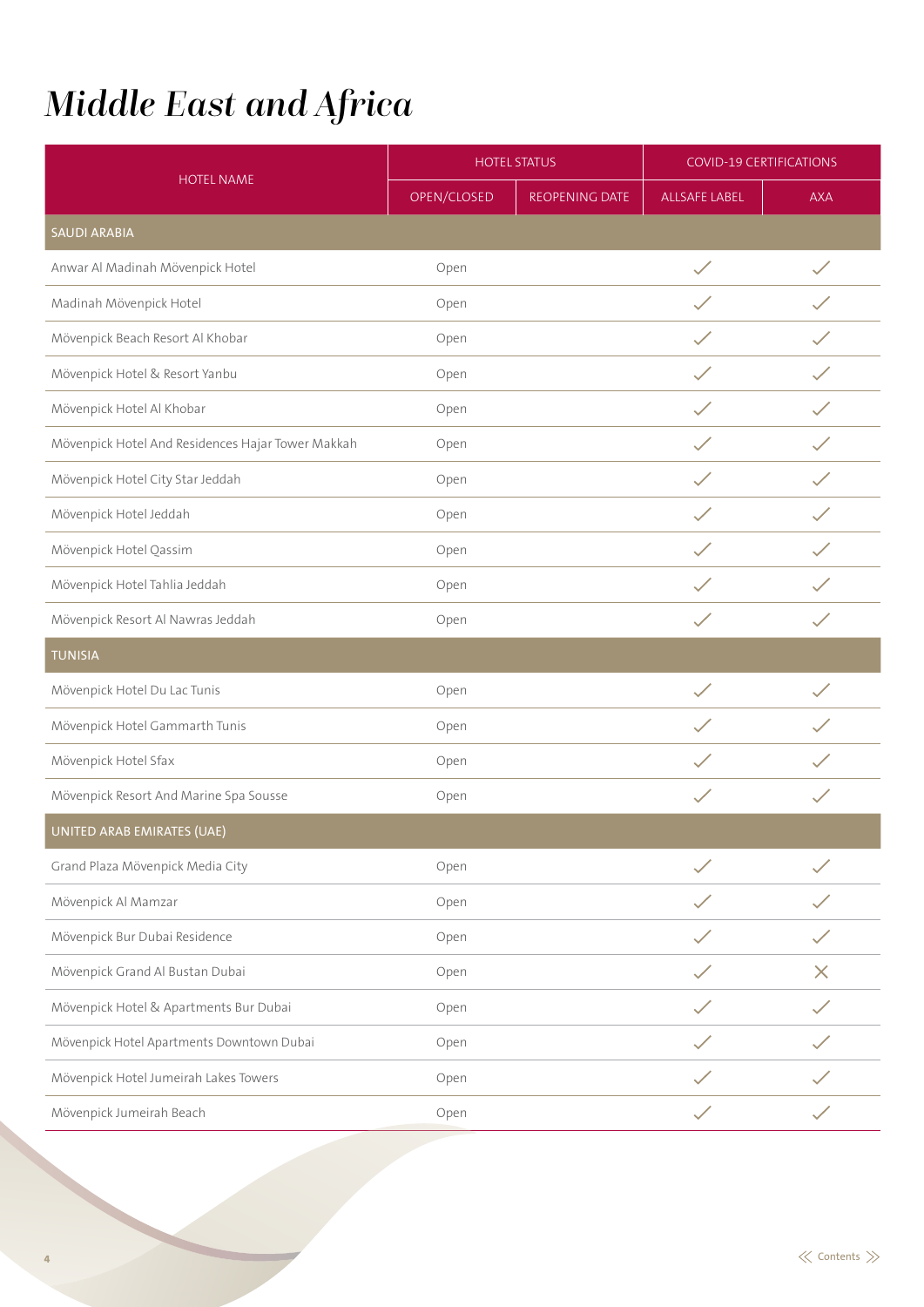### <span id="page-4-0"></span>*Asia Pacific*

|                                            |             | <b>HOTEL STATUS</b> | <b>COVID-19 CERTIFICATIONS</b> |              |
|--------------------------------------------|-------------|---------------------|--------------------------------|--------------|
| <b>HOTEL NAME</b>                          | OPEN/CLOSED | REOPENING DATE      | <b>ALLSAFE LABEL</b>           | <b>AXA</b>   |
| <b>AUSTRALIA</b>                           |             |                     |                                |              |
| Mövenpick Hotel Hobart                     | Open        |                     | $\checkmark$                   | $\checkmark$ |
| <b>CHINA</b>                               |             |                     |                                |              |
| Mövenpick Hotel Enshi                      | Open        |                     | $\checkmark$                   | $\times$     |
| <b>INDONESIA</b>                           |             |                     |                                |              |
| Mövenpick Resort and Spa Bali              | Open        |                     | $\checkmark$                   | $\checkmark$ |
| <b>MALAYSIA</b>                            |             |                     |                                |              |
| Mövenpick Hotel And Convention Centre Klia | Open        |                     | $\checkmark$                   | $\checkmark$ |
| <b>MALDIVES</b>                            |             |                     |                                |              |
| Mövenpick Resort Kuredhivaru Maldives      | Open        |                     | $\checkmark$                   | $\checkmark$ |
| <b>PHILIPPINES</b>                         |             |                     |                                |              |
| Mövenpick Hotel Mactan Island Cebu         | Closed      |                     |                                | $\times$     |
| Mövenpick Resort & Spa Boracay             | Open        |                     | $\checkmark$                   | $\checkmark$ |
| <b>SRI LANKA</b>                           |             |                     |                                |              |
| Mövenpick Hotel Colombo                    | Open        |                     | $\checkmark$                   | $\times$     |
| <b>THAILAND</b>                            |             |                     |                                |              |
| Mövenpick Asara Resort & Spa Hua Hin       | Open        |                     | $\checkmark$                   |              |
| Mövenpick BDMS Wellness Resort Bangkok     | Closed      |                     |                                |              |
| Mövenpick Ekkamai Bangkok                  | Open        |                     | $\checkmark$                   | $\times$     |
| Mövenpick Hotel Sukhumvit 15 Bangkok       | Closed      |                     | $\checkmark$                   | $\diagup$    |
| Mövenpick Myth Hotel Patong Phuket         | Closed      | 30/09/2021          | $\checkmark$                   | $\times$     |
| Mövenpick Resort & Spa Karon Beach Phuket  | Closed      | 30/09/2021          | $\checkmark$                   | $\checkmark$ |
| Mövenpick Resort Bangtao Beach Phuket      | Open        |                     | $\checkmark$                   | $\times$     |
| Mövenpick Resort Khao Yai (Opening Soon)   | Open        |                     | $\checkmark$                   | $\times$     |
| Mövenpick Siam Na Jomtien Pattaya          | Open        |                     |                                |              |
| Mövenpick Suriwongse Hotel Chiang Mai      | Closed      | 31/08/2021          | $\checkmark$                   |              |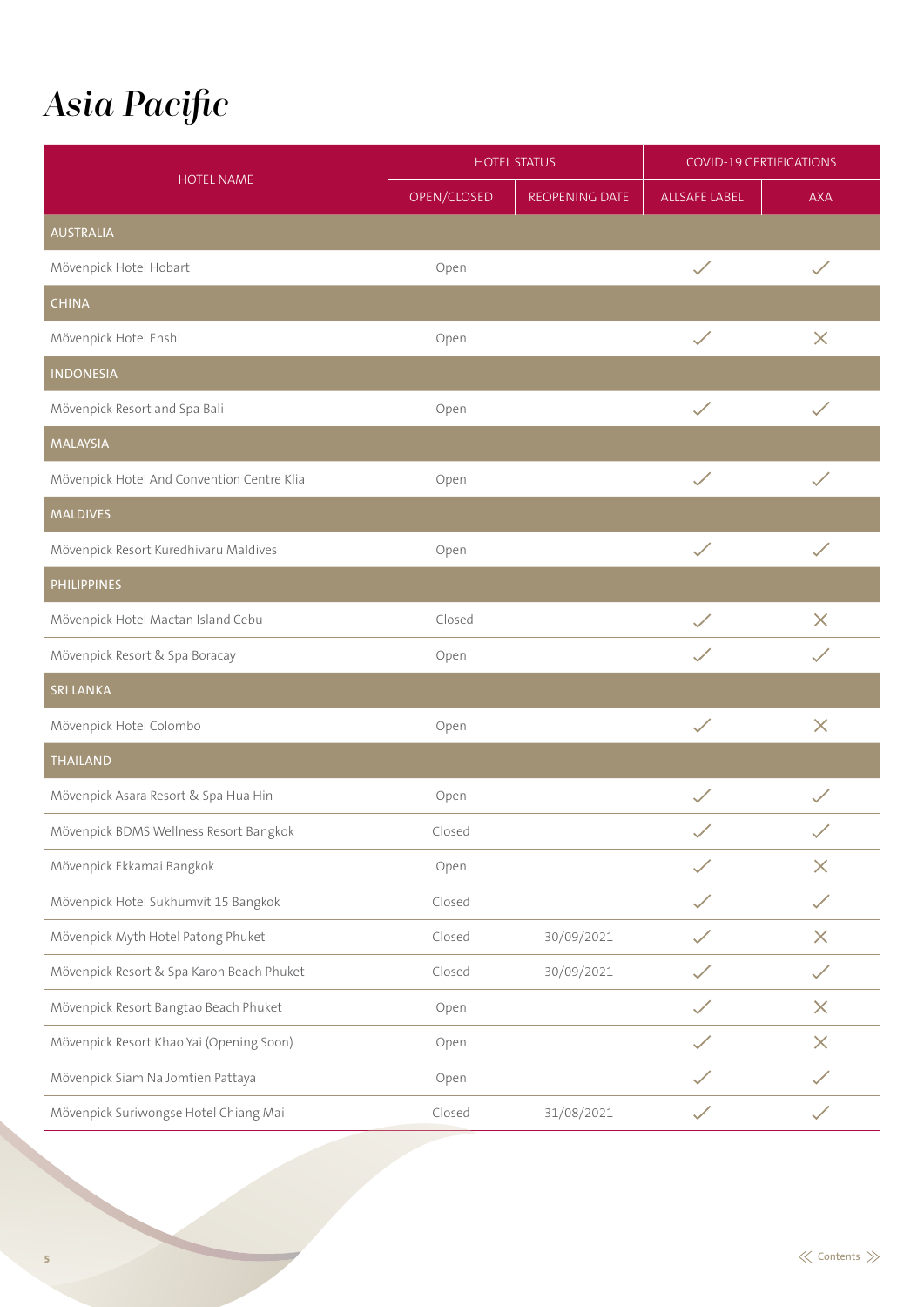#### <span id="page-5-0"></span>*Asia Pacific*

| <b>HOTEL NAME</b>                 | <b>HOTEL STATUS</b> |                       | <b>COVID-19 CERTIFICATIONS</b> |            |
|-----------------------------------|---------------------|-----------------------|--------------------------------|------------|
|                                   | OPEN/CLOSED         | <b>REOPENING DATE</b> | <b>ALLSAFE LABEL</b>           | <b>AXA</b> |
| <b>VIETNAM</b>                    |                     |                       |                                |            |
| Mövenpick Hotel Hanoi             | Open                |                       |                                |            |
| Mövenpick Resort Cam Ranh         | Open                |                       |                                |            |
| Mövenpick Resort Waverly Phu Quoc | Open                |                       |                                |            |